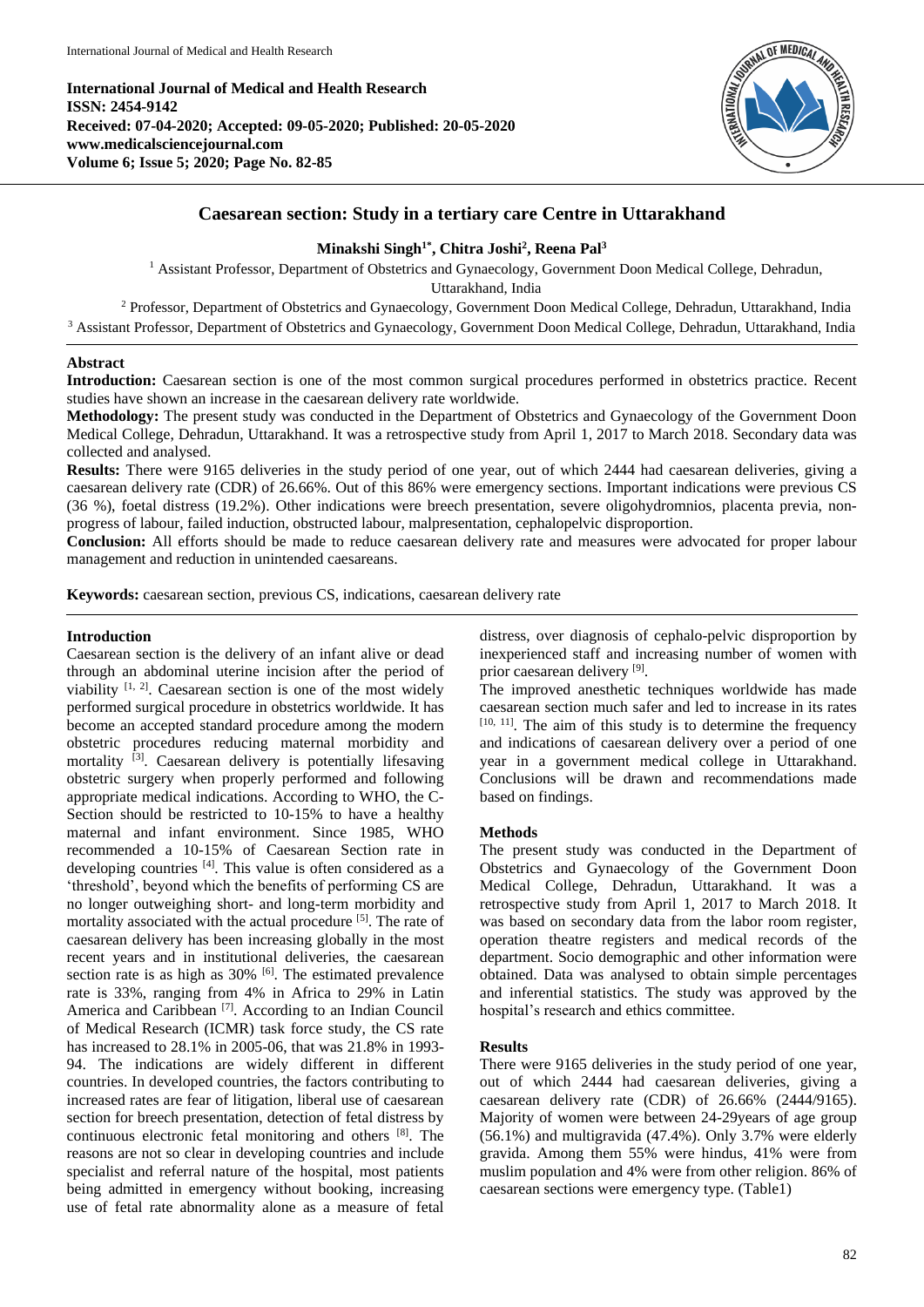**Table 1:** Socio Demographic characteristics

| <b>Variables</b>          | Number(N) | Percentage $(\% )$ |  |  |
|---------------------------|-----------|--------------------|--|--|
| Age (years)               |           |                    |  |  |
| ${<}19$                   | 34        | 1.4%               |  |  |
| $20 - 24$                 | 580       | 23.7%              |  |  |
| $25 - 29$                 | 1370      | 56.1%              |  |  |
| $30 - 34$                 | 370       | 15.1%              |  |  |
| >35                       | 90        | 3.7%               |  |  |
| Gravida                   |           |                    |  |  |
| $1-2$                     | 790       | 32.3%              |  |  |
| $3 - 4$                   | 1160      | 47.4%              |  |  |
| >4                        | 494       | 20.3%              |  |  |
| Religion                  |           |                    |  |  |
| Hindu                     | 1344      | 55%                |  |  |
| Muslim                    | 1004      | 41%                |  |  |
| Other                     | 96        | 4%                 |  |  |
| Type of caesarean section |           |                    |  |  |
| Elective                  | 346       | 14%                |  |  |
| Emergency                 | 2098      | 86%                |  |  |

(Figure 1) shows that 86% of caesareans were of emergency type and only 14% were elective in nature.



**Fig 1**

Table 2 shows total annual CDR is 26.66%. Figure 2 shows that maximum caesarean rate were in the month of April and September i.e.32.29% and 32.38% respectively. Minimum caesarean rate was in the month of October (23.78%).

**Table 2:** Monthly distribution of Caesarian Delivery Rate (CDR)

| <b>Months</b> |     | Total delivery (9165) Caesarian delivery (2444) (%) |
|---------------|-----|-----------------------------------------------------|
| Jan           | 828 | 210(25.36)                                          |
| Feb           | 671 | 166(24.73)                                          |
| March         | 706 | 190(26.91)                                          |
| April         | 644 | 208(32.29)                                          |
| May           | 694 | 207(29.82)                                          |
| Jun           | 669 | 181(27.05)                                          |
| July          | 727 | 206(28.33)                                          |
| August        | 854 | 238(27.86)                                          |
| September     | 670 | 217(32.38)                                          |
| October       | 845 | 201(23.78)                                          |
| November      | 771 | 195(25.29)                                          |
| December      | 869 | 225(25.89)                                          |



Table 3 shows that previous caesarean section is the most common indication of caesarean section i.e. 36% (890/2444), second most common indication was fetal distress i.e.19.2% (470/2444), other major indications were breech presentation, severe oligohydramnios, placenta previa, non-progress of labour, failed induction, obstructed labour, malpresentation, cephalopelvic disproportion and scar tenderness etc.

**Table 3:** Indications of caesarian section

| <b>Indications of C-section</b> | <b>Numbers</b> | Percentage (%) |
|---------------------------------|----------------|----------------|
| Previous C section              | 890            | 36%            |
| Fetal distress                  | 470            | 19.2%          |
| <b>Breech</b>                   | 110            | 4.5%           |
| Severe oligohydramnios          | 232            | 9.5%           |
| Obstructed labour               | 96             | 3.9%           |
| Failed induction of labour      | 108            | 4.4%           |
| Non progress of labour          | 116            | 4.7%           |
| Scar tenderness                 | 90             | 3.6%           |
| Mal presentation                | 104            | 4.2%           |
| Placenta previa                 | 146            | 5.9%           |
| Cephalopelvic disproportion     | 82             | 3.3%           |

#### **Discussion**

In the present study maximum number of patients, 56.1 % were in the age group of 25 - 29 years and 23.7 % were in the range of 20 -24 years. Similar results were found in a study by Das RK *et al.* <sup>[12]</sup> where 88.94 % patients were in the age group of  $20 - 30$  years. Studies done by other Indian authors like Jawa A *et al.* [13] and Sarma P *et al.* [14] showed similar results.

The caesarean section rate in our study was 26.66%. In other studies caesarean section rate was found to be comparable, 31.46 % in a study by Gupta M *et al*. [15] , 35.54 % in a study by Das RK *et al*<sup>12</sup> and 25.66 % in a study by R. Subhashini et al. <sup>[16]</sup>. Caeseaean section in a primigravida should be avoided if possible as the probabilty of repeat caesarean in future pregnancies is very high. There is no benefit with increasing caesarean rate above 15 % according to WHO. Caesarean rates are considerably high in our hospital as it is a tertiary referral centre where patients come from the whole Uttarakhand state in emergency conditions, mostly in a state of obstructed labour or previous caesarean with scar tenderness or fetal distress so trial of labour is not possible at such time considering the overall safety of both the mother and the fetus.

In our study caesarean section was done most commonly (36%) in cases with previous caesarean section.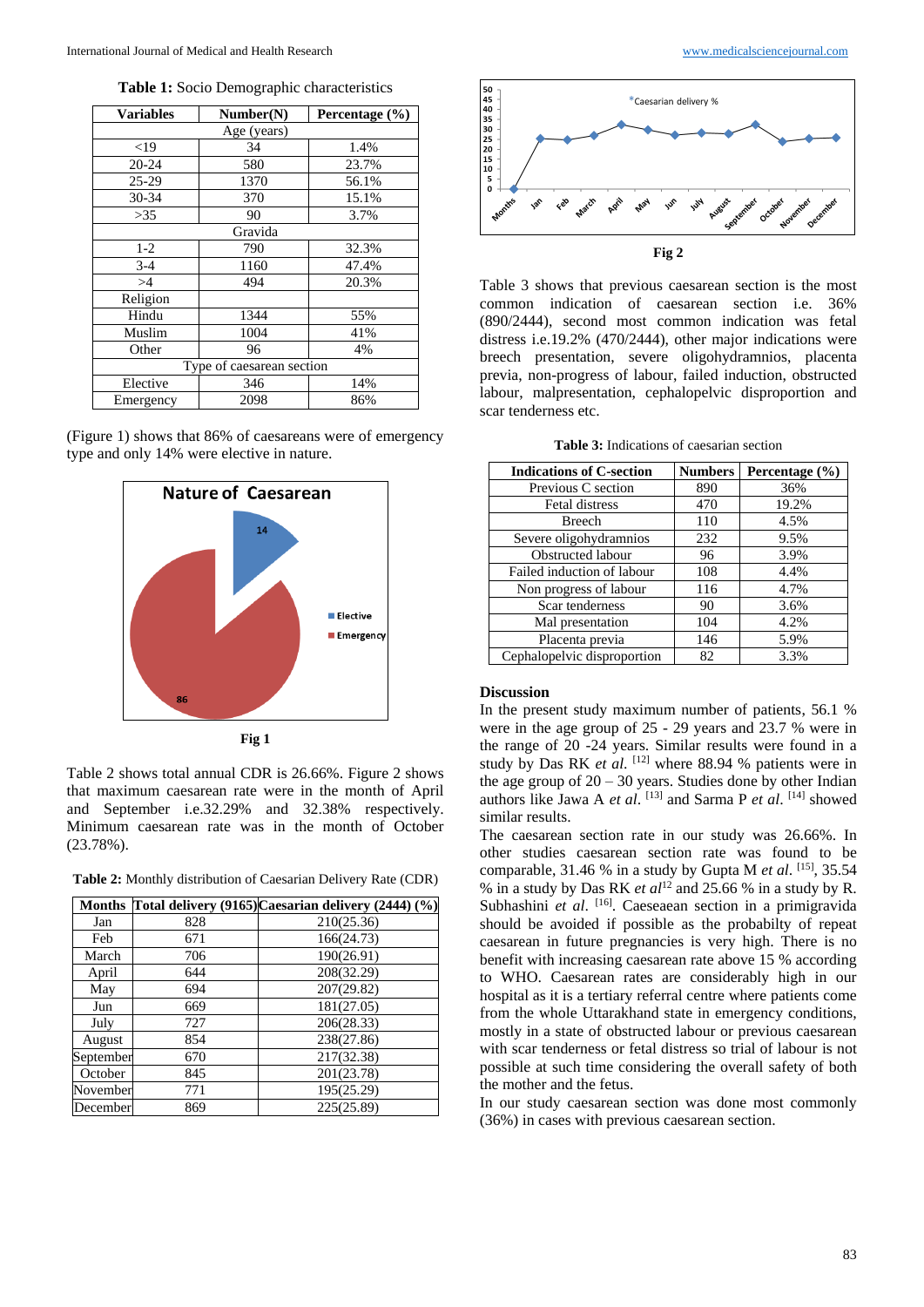This is mainly because being a tertiary referral centre, most of the cases land up in our hospital in late stages with labour pains and scar tenderness where trial of VBAC is dangerous for the patients and not feasible in emergency conditions. The results are comparable with a study by Das RK *et al*. [12] where previous caesarean was an indication of caesarean in 29.96 % cases. Similar trends were observed in studies by Jawa *et al.* [13], Prashant Bade *et al.* [17], G. Singh *et al.* [18] and Lubna Ali. <sup>[19]</sup>. However, trial of labour was given to patients in our hospital with previous caesarean scar who had regular antenatal checkup and presented to the hospital for timely delivery and no associated complications but the percentage of such cases was very low as most of them refused to sign risk consent for trial of VBAC. Second most common indication in our study was fetal distress in 19.2% cases. This can be due to the fact that interpretation of fetal heart tracing is biased and use of fetal scalp blood pH was not available in our hospital to correctly diagnose fetal distress. Also, the incidence of on demand caesarean sections and medico legal concerns have lead to a generalized increase in trend towards caesarean delivery. Similar results were obtained in studies by Saxena N *et al* (26.2%) [20] , Jawa *et al*. [13] (13 %), Singh G *et al*. [18] (25.40  $%$ ) and Bade P *et al.* <sup>[17]</sup> (16. 6 %). Other indications like breech presentation, severe oligohydramnios, placenta previa, non-progress of labour, failed induction, obstructed labour, malpresentation and cephalpelvic disproportion had almost similar percentages when compared to studies by Saxena N *et al.* <sup>[20]</sup> and Das RK *et al.* <sup>[12]</sup>.

Maximum caesarean sections done, 86%, were emergency in nature due to the referral status of our hospital. Patients usually come to the hospital at a later stage of labour with preexisting multiple risk factors which warrants immediate attention and termination of pregnancy.

#### **Conclusion**

The caesarean section rate in our study was 26.66%. Majority (86%) of them were done for emergency indications with previous caesarean (36%) being the most common indication of caesarean section. The reasons for this increased rate have already been discussed. What is left to say is that not only the trend of caesarean section is increasing globally but because of the increased safety of the procedure, more and more patients are themselves opting for elective caesareans rather than facing a painful trial of labour. Most of the indications of caesareans are biased and depending on findings and examination of senior residents. Moreover, in our setup most commonly patients come at such a stage having with stood a difficult and exhaustive trial of labour at other places with multiple risk factors that emergency caesarean is lifesaving for them. General measures which should be advocated not only in our but other hospitals too to reduce the caesarean rates should be properly formulated and followed. Management protocols and SOP guidelines should be made in every hospital for proper management of patients with high risk pregnancy and diligently followed. The importance of regular antenatal visits and checkups should be imbibed at the grass root levels by health programmes and ASHA workers. Labour monitoring and management with the tradition of making a partogram in every patient should be taught to every labour room staff and routinely mock drills should be conducted. With proper education and change in the perception of the society the increasing trends in

caesarean can be definitely controlled.

**Funding:** No funding sources

**Conflict of interest:** None declared

**Ethical approval:** The study was approved by the

Institutional Ethics Committee

#### **References**

- 1. Cunningham FG, Leveno KJ, Bloom SL, Hauth JC, Rouse DJ, Spong CY. Williams Obstetrics, 23rdedn.<br>Chapter25.Cesarean Delivery and Peripartum Chapter25.Cesarean Delivery and Peripartum Hysterectomy. McGraw Hill, NewYork, 2010, 544-55
- 2. Definition of Caesarean section. Medicine Net. Com. Medterms medical dictionary a- z list. Caesarean definition. Available from URL http://search.medicinenet.com/search/
- 3. search\_results/default.aspx?Searchwhat=1& query=c section&I1=Search
- 4. Rein Verdult caesarean birth: psychological aspects in adults. Int. J. of prenatal and perinatal psychology and medicine 2009 ;21(1): 17 -36
- 5. World Health Organisation. Appropriate technology for birth. Lancet. 1985; 2:436-7.
- 6. CS Ratesata Maternity Hospitalin Mumbai, India. J Health Popul Nutr. 2001; 19(4):306-12
- 7. Mukherjee S N. Rising caesarean section rate. J ObstetGynecol India 2006; 56(4): 298-300.
- 8. Betran AP, Mepaldim, Lauer JA, Bingshum W, Thomas J, Vanlook P, *et al*. Rates of caesarean section: Analysis and perinatal epidemiology. 2007; 21:98-113.
- 9. Oladapo OT, Sotunsu JO, Sule-Odu AO. The rise in caesarean birth in Sagamu, Nigeria: Reflection of changes in obstetrics practice. J Obstet Gynaecol. 2004; 24:377-81
- 10. Ado D Geidam, Bala M Audu, Bello M Kawuwa, Jessy Y Obed Rising trend and indications of CS at the university of Maiduguri teaching hospital, Nigeria Annals of African Medicine. 2009; 8(2):127-32. DOI: 10.4103/1596-3519.56242
- 11. Sunday-Aleoye I, Kalu CA. Pregnant Nigerian women's view of caesarean section. Nigerian Journal of clinical practice. 2011; 14:276-9.
- 12. Penna L, Arulkuraman S. Caesarean section for nonmedical reasons. International Journal of Gynecology and Obstetrics. 2003; 82:399-409.
- 13. Das RK, Subudhi KT, Mohanty RK. The rate and indication of caesarean section in a tertiary care teaching hospital eastern India. Int J Contemp Pediatr. 2018; 5:1733-9.
- 14. Jawa A, Garg S, Tater A, Sharma U. Indications and rates of lower segment caesarean section at tertiary care hospital-an analytical study. Int J Reprod Contracept Obstet Gynecol. 2016; 5:3466-9.
- 15. Sarma P, Boro RC, Acharjee PS. An analysis of indications of caesarean sections at Tezpur medical college and hospital, Tezpur (a government hospital). Int J Reprod Contracept Obstet Gynecol. 2016; 5:1364- 7.
- 16. Gupta M, Garg V. The rate and indications of caesarean section in a teaching hospital at Jaipur, India. Int J Reprod Contracept Obstet Gynecol. 2017; 6:1786-92.
- 17. Subhashini R, Uma N. Changing trends in Caesarean delivery. IAIM. 2015; 2(3):96-102
- 18. Bade P, Kendre V, Jadhav Y, Wadagale A. An analysis